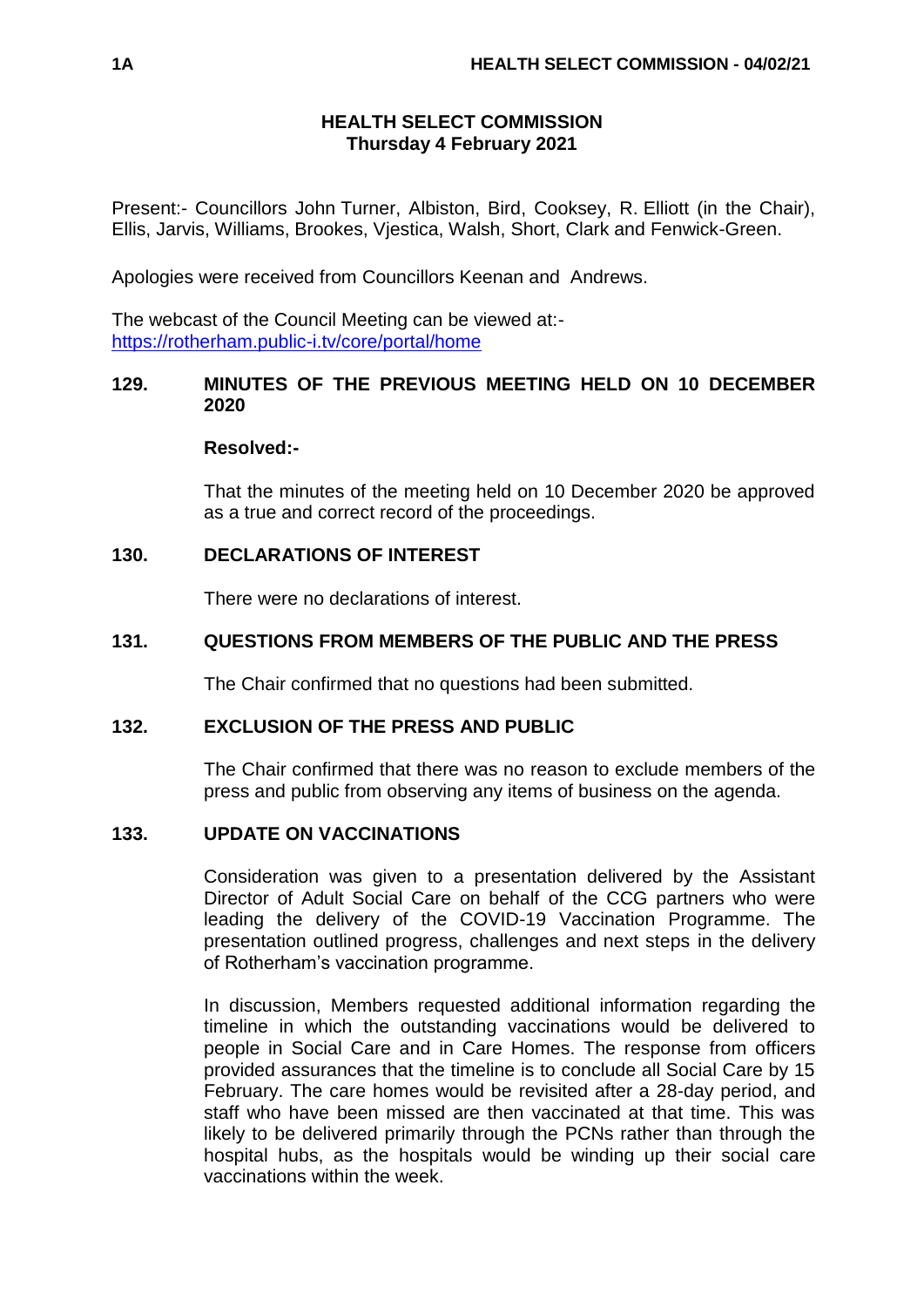Further clarification was requested regarding the vaccination of people moving into Care Homes following a hospital discharge. An answer was offered outside the meeting following consultation with hospital partners.

Members also expressed interest in hearing more details about the difference in the percentage of takeup of the COVID-19 vaccine versus the flu vaccine offered to staff in care homes. The majority of staff were taking up the offer; although some staff had refused the vaccine. The reasons for this vary according to personal circumstances.

Members also were interested in receiving a projection around the secure supply of the vaccine. Officers were able to provide assurances that there were no supply shortages into South Yorkshire in the near field.

Members commended the delivery of the vaccination programme and expressed interest in receiving updates regarding the progress of the booster jab and the associated data.

Clarification was requested regarding anyone who falls into the top four priority groups who may not have yet been able to access the programme. The response averred that the CCG are ready to jab anyone in these groups who have been missed thus far.

Clarification was requested which of the vaccine manufacturers were in use in the local programme, and whether the uptake of these have elicited different reactions. Officers confirmed that vaccines by two manufacturers are in use in the local programme. Further assurances were provided by the Director of Public Health regarding what can be expected as far as reactions or side-effects of the vaccine. It was noted that because of the massive scale of the programme, and even though more people would be receiving the vaccine, it is still a very small percentage of people who experience side-effects. The reaction is the immune system building up its response. We advocate strongly that people return for their second jab for more enduring and better immunity.

The Cabinet Member for Adult Social Care and Health noted that the average waiting time upon arriving for the vaccine appointment and receiving the jab is between 5 and 10 minutes. Confidence was high that the four priority groups would be completed before 14 March deadline. If there are concerns about someone who is in these priority groups who has not yet received their vaccine, please wait until 14 March before making contact.

Members requested assurances around a timeline for housebound people who fall into the priority groups. Assurances were provided that the efficiency of the hubs has allowed the programme to be able to start getting to the roughly 1000 residents who are homebound and cannot attend a hub for their jab.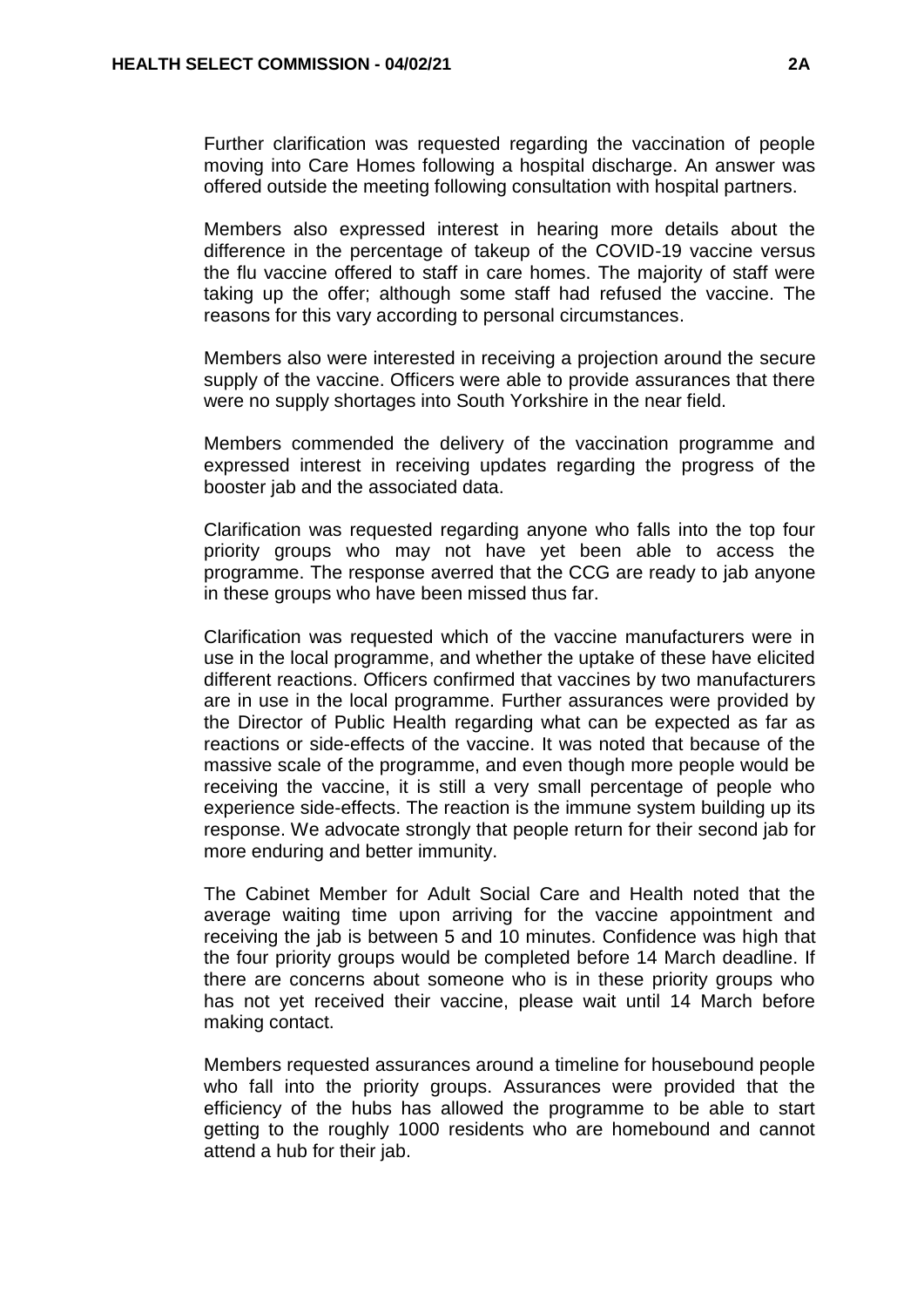Members requested reassurance around the 12-week gap between initial and booster jabs. The Director of Public Health provided assurance that 12-week scheduling allows a large number of people to have the benefits of the first dose as opposed to a smaller number having the benefits of both doses. This is for the overall population effect which will help lower the transmission rate. It takes two to three weeks to develop immunity from the first dose, but no loss of efficacy at 12 weeks when the second jab is administered.

Members raised concerns around the administration of the vaccine to people with disabilities. In response the Director of Public Health noted the distinction was made that some disabilities do not increase risk from COVID-19, and the priority is to vaccinate those who are clinically extremely vulnerable. People who fall into that category and those who have conditions that add risk contributing to their being extremely clinically vulnerable will be vaccinated, and the CCG will have more operational details around that delivery.

Clarification was requested around whether it is possible to reschedule a jab if someone were unable to attend. The response noted that if someone for a very good reason cannot come to their appointment, it would be appropriate to contact the CCG through their call centre to reschedule.

Members inquired as to projections for future vaccination programmes. The response from the Director of Public Health described the demonstrated efficacy of the vaccines against the emerging variants, but we have yet to find out how long the vaccine immunity lasts. We hope it is a lot longer. It may not become an annual programme, but it may be that we revisit this vaccination programme. It may be in the future that vaccines target a number of viruses with more effectiveness.

# **Resolved:-**

1. That the update be noted.

# **134. LEARNING DISABILITY TRANSFORMATION**

Consideration was given to a report setting out the next steps in the transformation of services and support for people with a learning disability in line with the learning disability vision My Front Door and the learning from the consultation with people and families conducted in 2018.

The report described the planned ongoing transformation of the Learning Disability Services over the next 12 months, which will see the Services continue to move from existing building-based locations which will be decommissioned and to alternative services that will be situated as close to the person as possible in their local community, using and developing existing resources and community buildings and community provision.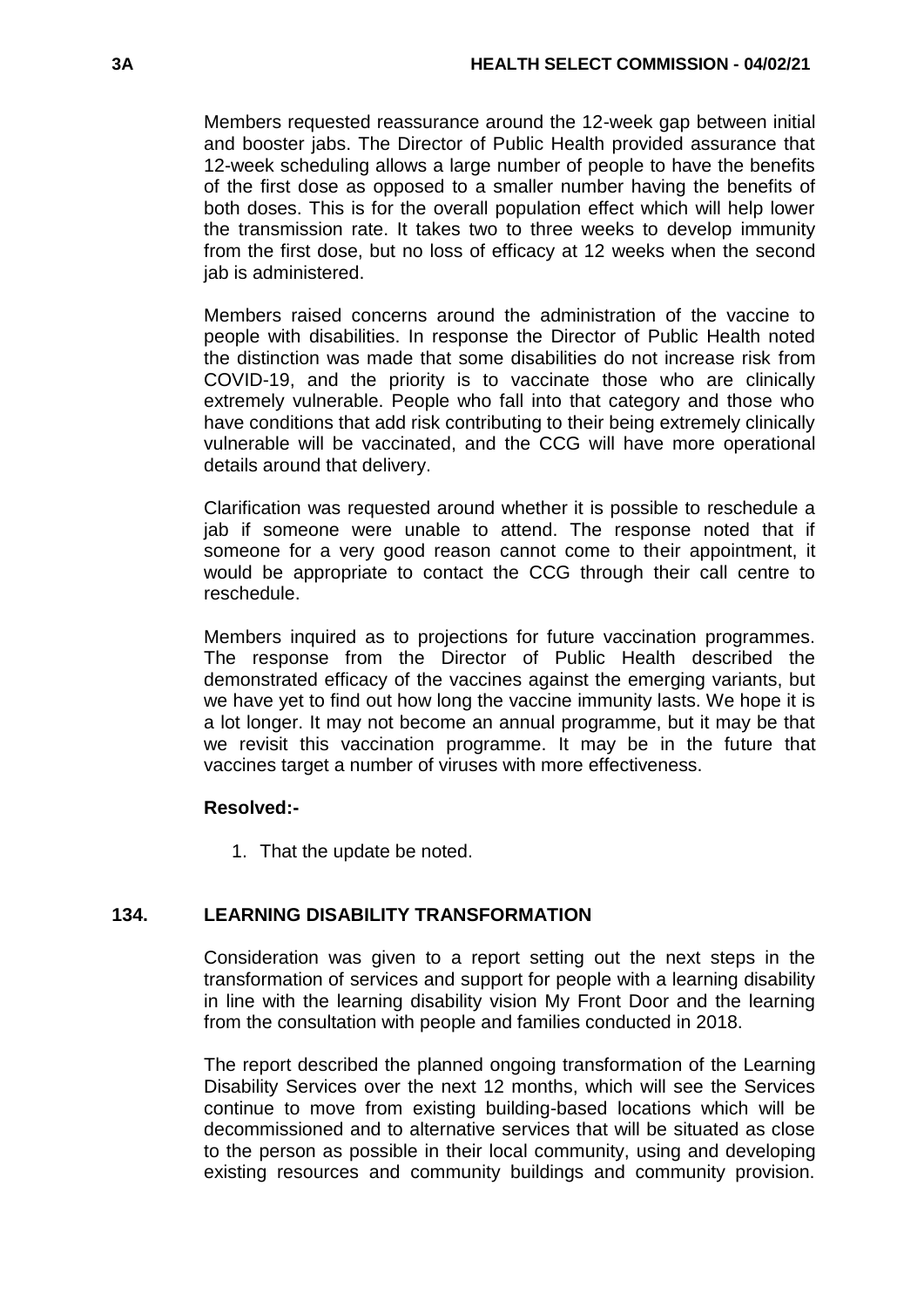The report further described the next phase of delivery which included plans to make sure all people with a learning disability have access to services that promote independence, wellbeing, and social inclusion.

In discussion, Members requested more information around the plans for people who will no longer be attending the Addison Day Centre. The response from the Assistant Director of Adult Care provided assurances that all of the people who previously met at the Day Centre, are now dispersed across a number of areas and pursuits based on their individual interests. The Cabinet Member for Adult Social Care and Health provided several case studies of positive feedback from the attendees that the new programme was embraced and that the participants were enjoying their new opportunities. This was not without its challenges in taking on a new process, but the result of the efforts gives more independence to the individuals.

Members requested clarification around timelines for the actions and assessments detailed in the report. The response noted that the previous timelines that had been set had had to be deferred due to COVID, but the assessment is two-thirds of the way through. The timeline had originally been for March of this year, and it had had to be reprogrammed multiple times. It was hoped that another three months would see this phase completed. The assurance given to clients was that the service would not conclude their work until all of the participants are happy with the offer. During the pandemic the service are unable to do the face to face work that makes the difference.

Members expressed curiosity around the move from Parkhill during COVID. The Cabinet Member for Adult Social Care and Health noted the Parkhill building did not allow the effective management of a COVID outbreak and was in need of remodelling and redesign, which is precarious due to asbestos. The response further noted the logistical advantages of Lord Hardy Court and its popularity with the residents.

Members inquired whether former participants were in fact receiving new opportunities. The response provided assurances that there were various offers, including something similar to a day centre, which provide choices to the former clients of Oaks, and the officers and Cabinet Member have been speaking with these clients to find out how they are getting on. The central object was noted to be that the choice is up to them. Individuals have received support and training to become self-employed; others have asked to work at a particular activity centre, so it is very much about the choices of the individuals. One person, for example, expressed a desire to learn how to ride a bicycle and subsequently learned. For some, their choice is something similar to what they have done in the past; for others it is altogether different, and for still others, it is a blend of options.

# **Resolved:-**

1. That the report be noted.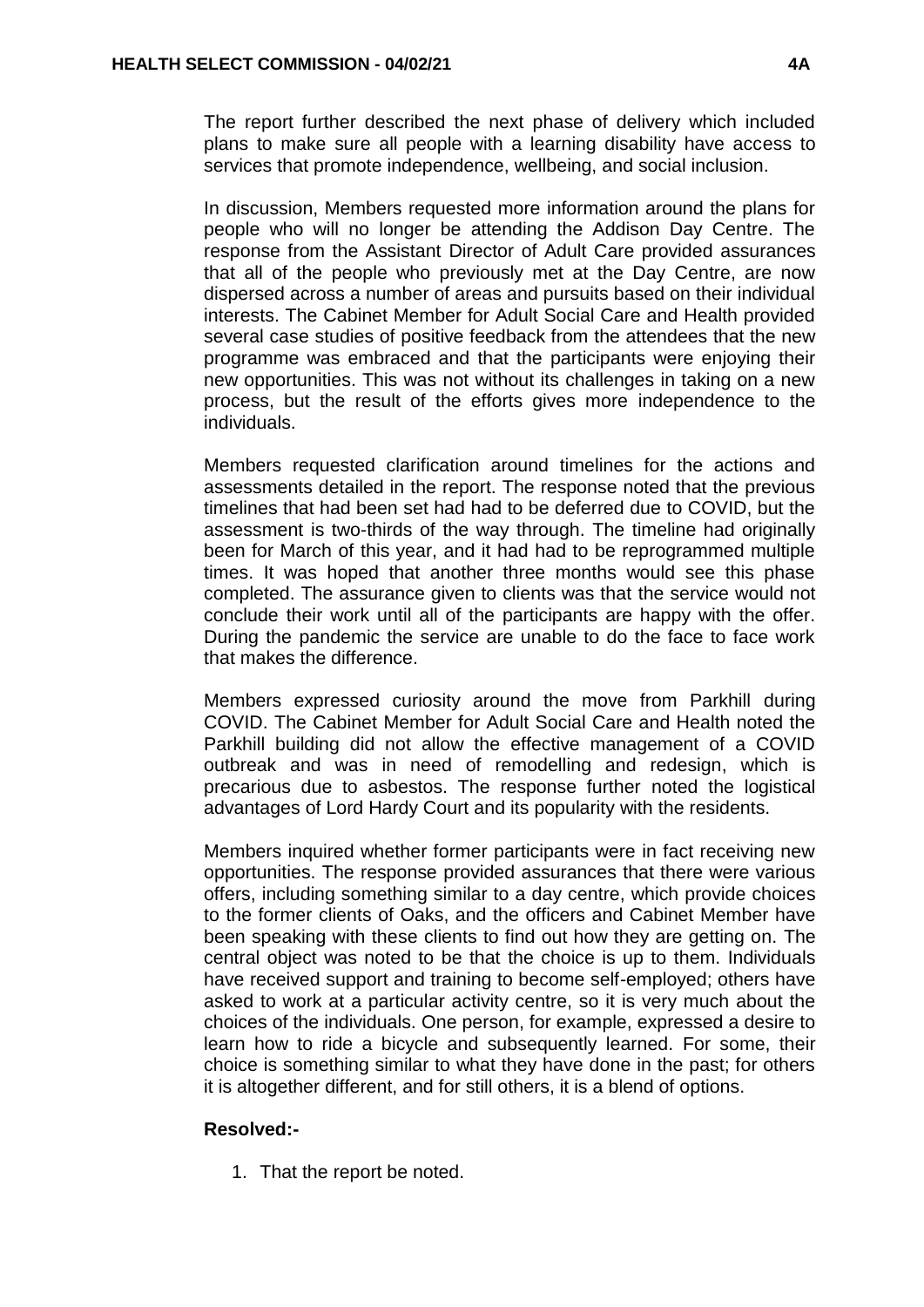## **135. HOME CARE AND SUPPORT SERVICES**

Consideration was given to a presentation describing the new delivery model and transformation plan associated with Home Care and Support. Key principles of the new model were outlined, as well as several goals and ambitions for the new delivery model. A further timeline for the launch was provided beginning in March 2020 through the present day, and various workforce development needs were delineated along with a diverse communications plan to ensure stakeholders understand the changes. The development of Key Performance Indicators as well as Contract monitoring and links to Neighbourhoods Strategy were also summarised as part of the presentation. A description of the developing Medication Policy, and use of the Trusted Assessor Scheme, Digital Care Records, and further work on the Transition from Reablement were also noted.

In discussion, Members requested further information about the development of the Key Performance Indicators. The response provided the background to the initial Key Performance Indicators present at the initiation of the Contract, beginning with embedding and refining as appropriate. Challenges included the pandemic and new government requirements. The initial KPIs were described and the rationale for setting them. Further KPIs would be set for providers and around workforce development, for example.

Members requested further clarification of how Neighbourhoods will link up with the new delivery model. The response noted the background and rationale behind linking with Neighbourhoods, and why the voluntary sector and local community need to be connecting. It was noted that the strategy was designed pre-COVID. The important thing is to get providers to understand and buy into the new way of linking with Neighbourhoods.

Members also inquired how scrutiny can assist in the work ahead on the Medication Policy and other processes being developed as part of the transformation. The response noted the challenging nature of the Medication Policy formulation, as it intersects various partners and stakeholders. A wider system approach is the best way to approach this, and any input from the Committee is welcomed.

## **Resolved:-**

- 1. That the report be noted.
- 2. That the development of the new Medication Policy be reviewed by a sub-group of the Health Select Commission.